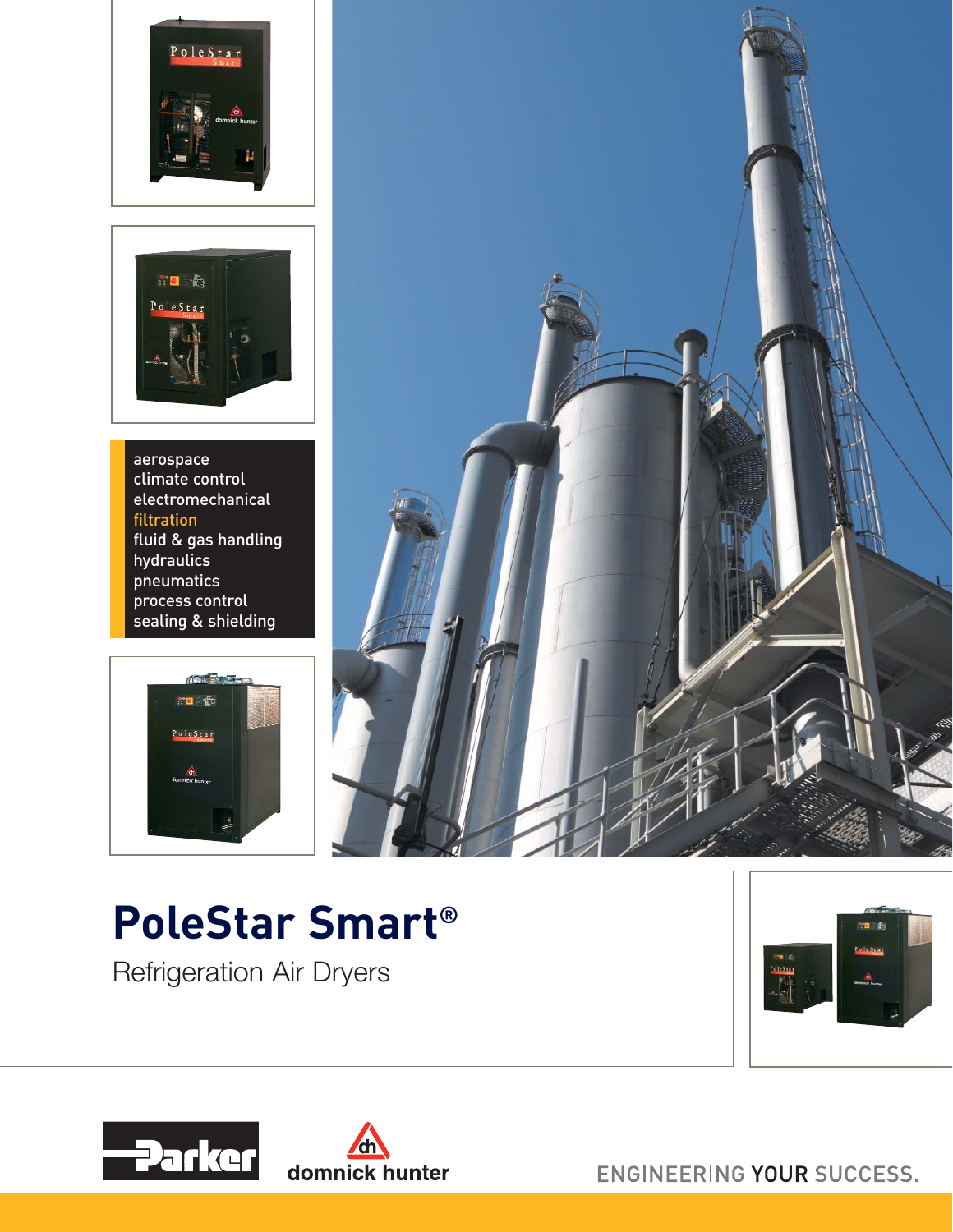## **PoleStar Smart®**

Refrigeration Air Dryers

The importance of compressed air as a provider of energy for modern industrial processes is widely known. What is often overlooked however is the need to provide quality treatment for this air.

In fact, the air entering the system contains condensate which, when cooled, will turn into liquid water, causing extensive damage not only to the compressed air network, but also to the finished product.

PoleStar Smart® refrigeration dryers actively remove this condensate to achieve extremely dry compressed air.

Our SmartPack heat exchanger offers minimal pressure drops and class leading performance, and significantly increases the efficiency of the whole compressed air treatment process. The innovative

SmartControl function automatically and continuously adjusts dryer operation to the effective working conditions, minimizing operating costs and maximizing performances.

Compressed air purification equipment must deliver uncompromising performance and reliability while providing the right balance of air quality with the lowest cost of operation. Many manufacturers offer products for the filtration and purification of contaminated compressed air, which are often selected only upon their initial purchase cost, with little or no regard for the air quality they provide, the cost of operation throughout their life or their environmental impact. When purchasing purification equipment, delivered air quality, the overall cost of ownership and the equipment's environmental impact must always be considered.

## **The Parker domnick hunter Design Philosophy**

Parker domnick hunter has been supplying industry with high efficiency filtration and purification products since 1963. Our philosophy 'Designed for Air Quality & Energy Efficiency' ensures products that not only provide the user with clean, high quality compressed air, but also with low lifetime costs and reduced  $CO<sub>2</sub>$  emissions.

DESIGNED FOR<br>AIR QUALITY &<br>ENERGY EFFICIENC

## **Benefits:**

- **Optimum dewpoint levels for highest system performance**
- **Advanced patented design solutions**
- **Environmental, lowest real operating costs**
- **High reliability, easy to use and maintain**
- **Unique 4-in-1 SmartPack heat exchanger**
- **Integral drain**
- **Extremely low pressure drop design**
- **SmartControl energy saving function**
- **Excellent dewpoint performances**
- **Advanced compliant scroll compressor**





REDUCED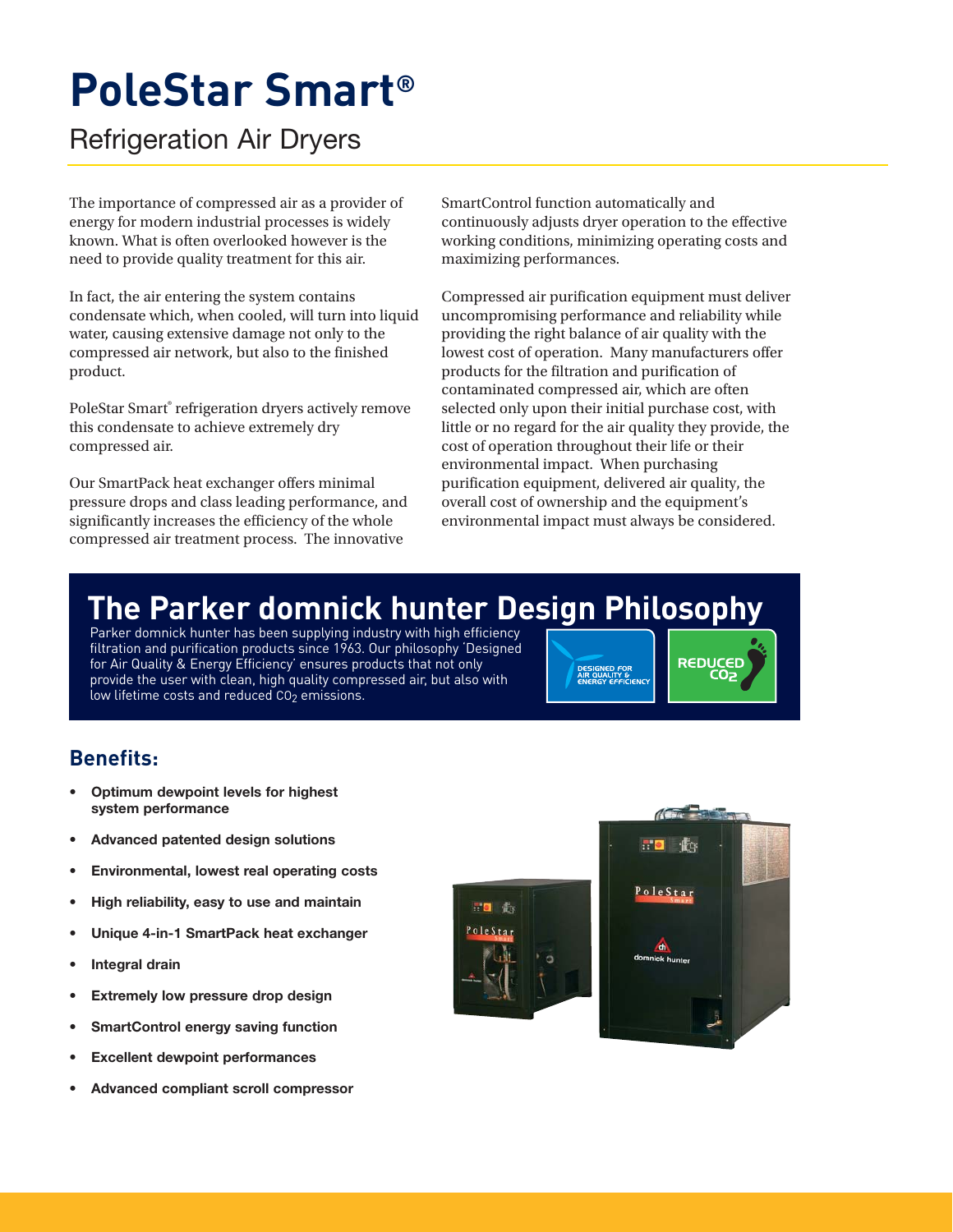# **What is refrigeration drying?**

The use of refrigeration drying for compressed air treatment is tested and proven for many industrial applications. Dewpoints of 35˚F (1.7˚C) to 50˚F (10˚C) are suitable for many indoor applications where a general removal of bulk water and some vapor is sufficient for the end user's process.

Refrigeration dryers can be used at low pressures as well as high pressures and use no processed compressed air during the air treatment. Proper sizing factors must be used to determine the correct sized dryer for the application based on actual (or "worst case") flow, operating temperature and operating pressure.

Energy prices are a rising concern and a major cost to manufacturing facilities. Therefore, the refrigeration dryer has undergone many improvements to make them more energy efficient without sacrificing the quality of the air provided.

Refrigeration dryers use a set of heat exchangers or a single heat exchanger (with chambers) first to pre-cool the air; second, to refrigerate the air to condense out moisture vapor; and last, to re-heat the air to prevent pipe sweating downstream. Direct Expansion dryers are a type of dryer where the compressed air and the refrigerant come into direct contact via the heat exchanger. While reliable and simple to use, they generally require that the unit continue to run regardless of actual compressed air flow through the dryer. Cycling dryers utilize a thermal mass as the means to absorb the heat from the compressed air. By chilling a thermal mass, a refrigerant compressor may turn off in times of low demand thereby saving energy by shutting off the refrigerant compressor. There is, however, an additional heat transfer (the thermal mass), so a small amount of additional cost may or may not offset the amount of money saved by shutting off the compressor.

The use of refrigeration dryers is preferred:

- $\bullet$ in the capacity range of 5 scfm to 15000 scfm
- $\bullet$ inlet temperatures to 120˚F (48.9˚C)
- $\bullet$ wide ranges of operating pressures
- $\bullet$ indoor applications
- $\bullet$ system with fluctuating conditions and demand



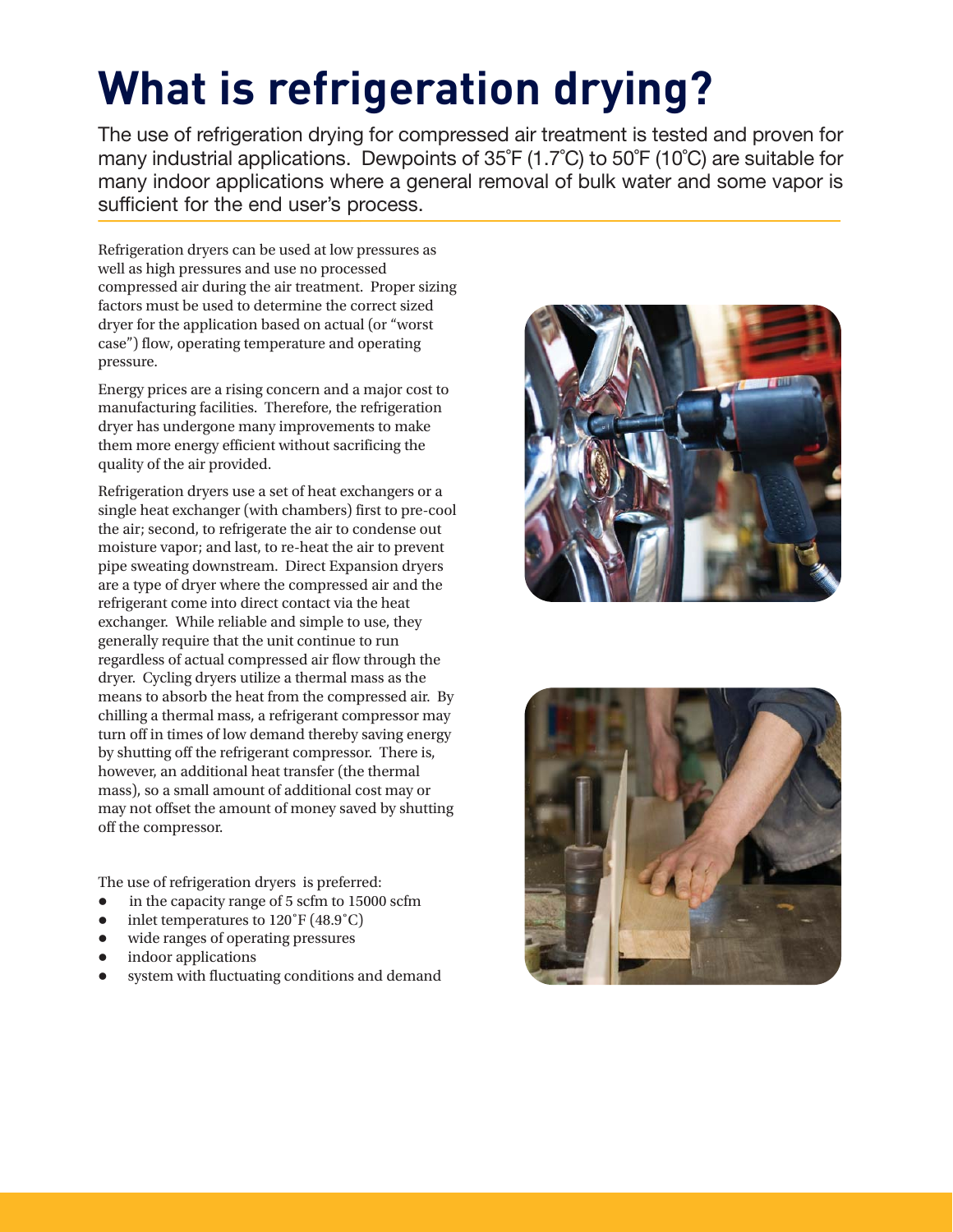## **Energy efficient and environmentally sound**

PoleStar Smart® is designed not only to minimize the use of compressed air and electricity in their operation, but also to significantly reduce the operational costs of the compressor by minimizing pressure loss.



## **Minimal direct energy costs**

The SmartSave control automatically and precisely adjusts energy consumption in response to actual operating conditions (air variability and seasonal changes), avoiding unnecessary waste. SmartControl controls the dryer operation via multiple sensors guaranteeing maximum savings and avoiding dewpoint surges. SmartPack's all-in-one design and thermal insulation further enhance the overall energy-savings.

## **Lowest full-load power consumption**

The most energy efficient air dryer on the market, under all operating conditions. PoleStar Smart® leads the market with the lowest full-load power consumption due to its oversized heat exchanger, compliant scroll compressors, R407C environmentally friendly refrigerant and direct operation, avoiding the increased energy consumption of thermal mass-type dryers. PoleStar Smart® consumes less energy at full load and saves more energy at partial loads. Electrical consumption usually accounts for around 50% of the air dryer's total cost over a five-year period.

## **Reduced indirect costs**

Electricity required by the compressor to compensate for pressure drops in the air dryer accounts for around 25% of its total cost over 5 years. PoleStar Smart® offers average pressure drops which are about one half those of conventional systems.

The air compressor requires additional energy to offset the drop in compressed air pressure caused by traditional condensate drains. SmartDrain, standard in the DRD models, automatically adjusts its drainage pattern to avoid compressed air loss thereby saving energy.

## **Lowest Differential Pressure**

PoleStar Smart<sup>®</sup> dryers have an average of 2.0 psid versus the industry average of 5.0 psid.

Example: 500 scfm dryer operating 8760 hours per year

| <b>Savings Realized</b> |
|-------------------------|
| \$546 per year          |
| \$1091 per year         |
| \$1638 per year         |
|                         |

## **Reduced CO2 Emissions**

Many countries worldwide are looking closely at their manufacturing industries in an effort to reduce the amount of harmful greenhouse gases released into the atmosphere. The use of electricity has a direct impact on the generation and release of CO**2**. By significantly reducing the energy consumption of its products, Parker domnick hunter can help you reduce your carbon footprint and protect the environment.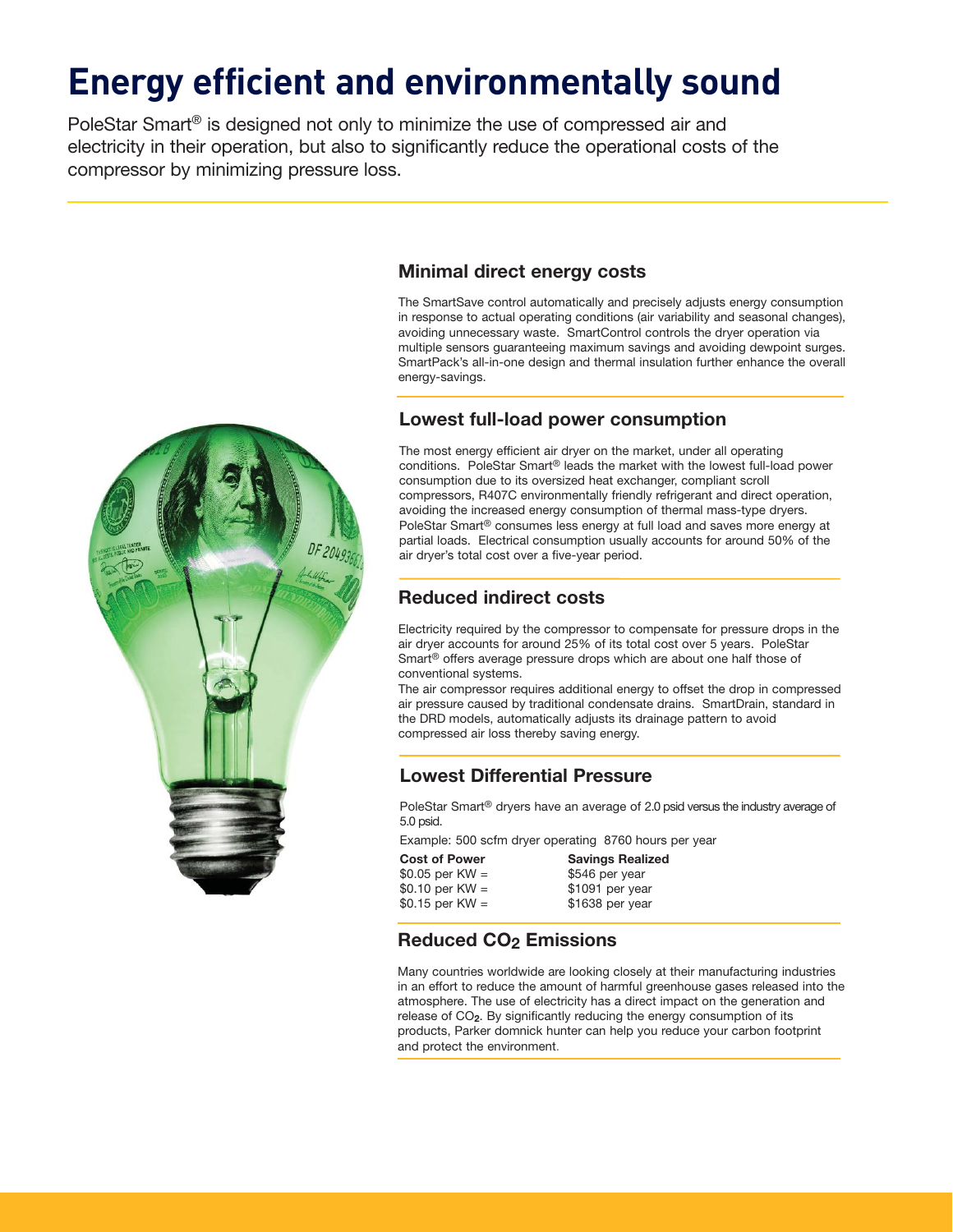## **Smart technology: the benefits**





The SmartPack (patent pending) heat exchanger features an extremely robust, allin-one aluminum design, with no interconnecting tubing.

The geometry of the heat exchanger has been designed in order to optimize its performances. In particular, large volumes allow low air velocity through the heat exchanger section, resulting in high exchange efficiency and low pressure drops. Pressure drops are further improved thanks to the absence of interconnecting pipes through the different sections of the heat exchanger and to a straight forward path of the compressed air flow with smooth and minimum changes of flow directions.



## **Smart BMS Interface**

Simple BMS interface includes:

- 1 RS485 serial card provides direct communication to Modbus. Requires no gateway or A.N.I.
- <sup>l</sup> Provides visualization of dewpoint, alarm conditions and service indication.
- 1 Provides remote control of the dryer including on/off and alarm reset (depending on actual alarm)

## **SmartDrain - Dual Mode Zero Air Loss Drain**

The drainage chamber is integrated into the heat exchanger while the valve mechanism is fitted in an easily accessible drain niche. The SmartDrain continuously adjusts itself to the actual working conditions, ensuring zero air loss and a notable reduction in system power consumption.

An innovative control system continuously monitors for fault situations. If a fault does occur, an alarm is signaled and the drain switches to conventional timed solenoid drain operation. The dual mode circuitry ensures maximum reliability.

## **Smart Control with SmartSave Cycling**



The multifunction SmartControl provides a versatile platform for user interface and SmartSave Cycling (if enabled). The innovative SmartSave (patent pending) Cycling Control continuously monitors the demand placed on the dryer. At conditions of low demand the refrigerant compressor is cycled off to save energy. A sophisticated algorithm continuously adapts the operation of the dryer for optimum energy efficiency while minimizing the dewpoint spikes common to traditional thermal mass dryers.



## **Compliant Scroll Compressors**

PoleStar Smart® features Compliant Scroll compressors, offering energy savings of 20 -30% when compared with piston compressors. The ability to tolerate liquid returns coupled with 50% less moving parts render them nearly indestructible and highly reliable. Low vibration levels increase overall refrigeration circuit longevity.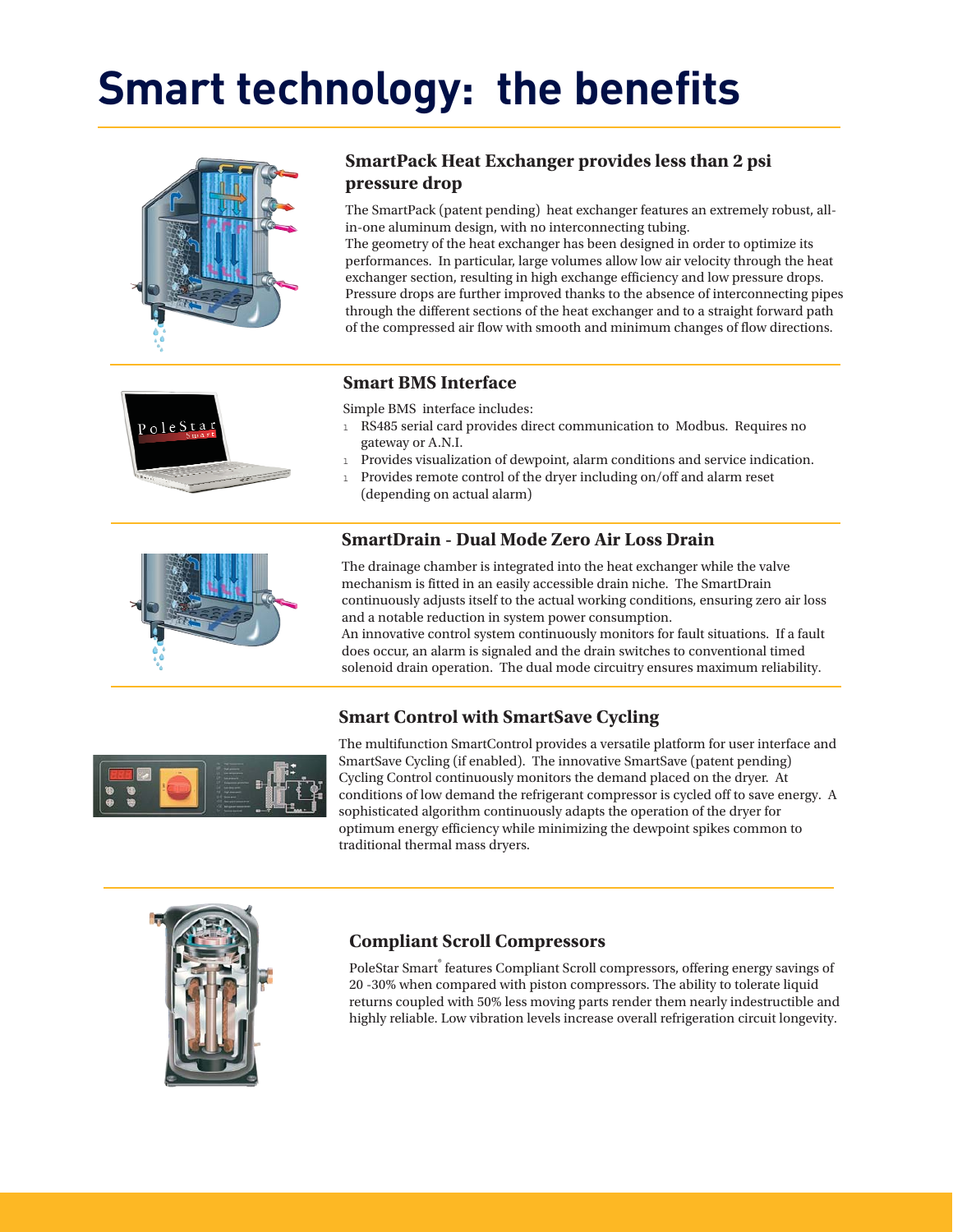# **OIL-X EVOLUTION, add to your savings**

Any restriction to airflow within a filter housing and element will reduce the system pressure. To generate compressed air, large amounts of electrical energy are consumed, therefore any pressure lost within the system can be directly converted into a cost for wasted energy. The higher the pressure loss, the higher the energy costs. In order to build upon the low pressure drop of PoleStar Smart®, not just any compressed air filter will do.

### **Providing an optimal flow path for the compressed air through the filter housing and element is key to reducing system operating costs.**

Pressure loss in a compressed air filter is a combination of fixed pressure losses and incremental pressure losses.

Fixed pressure losses are derived from the filter housing and the interface between the filter housing and filter element.

Incremental pressure losses are directly related to the filter element as it blocks up with contamination.

In most filters, high operational costs can be attributed to a poorly designed airflow path within the filter housing element and poorly selected filtration media.

In addition to this, the high differential pressure "change points" recommended by many filter manufacturers increase operational costs even further.

## **OIL-X EVOLUTION die-cast filters optimized flow path from patented Aerospace Flow Management System**





"Bell mouth" housing inlet & full flow inlet conduit



Smooth 90° elbow & aerospace turning vanes



Flow distributor



Conical flow diffuser



## **Deep bed pleating**

Deep bed pleating reduces the air flow velocity within the filtration media. This both improves filtration performance of the filter element and also reduces pressure losses.



## **Specialist media treatment**

All OIL-X EVOLUTION coalescing and dust removal filter media includes a specialist treatment. This actively repels oil and water to ensure that coalesced liquid does not reduce the voids volume. Maintaining a high voids volume reduces the risk of premature blockage, system pressure losses and high energy consumption.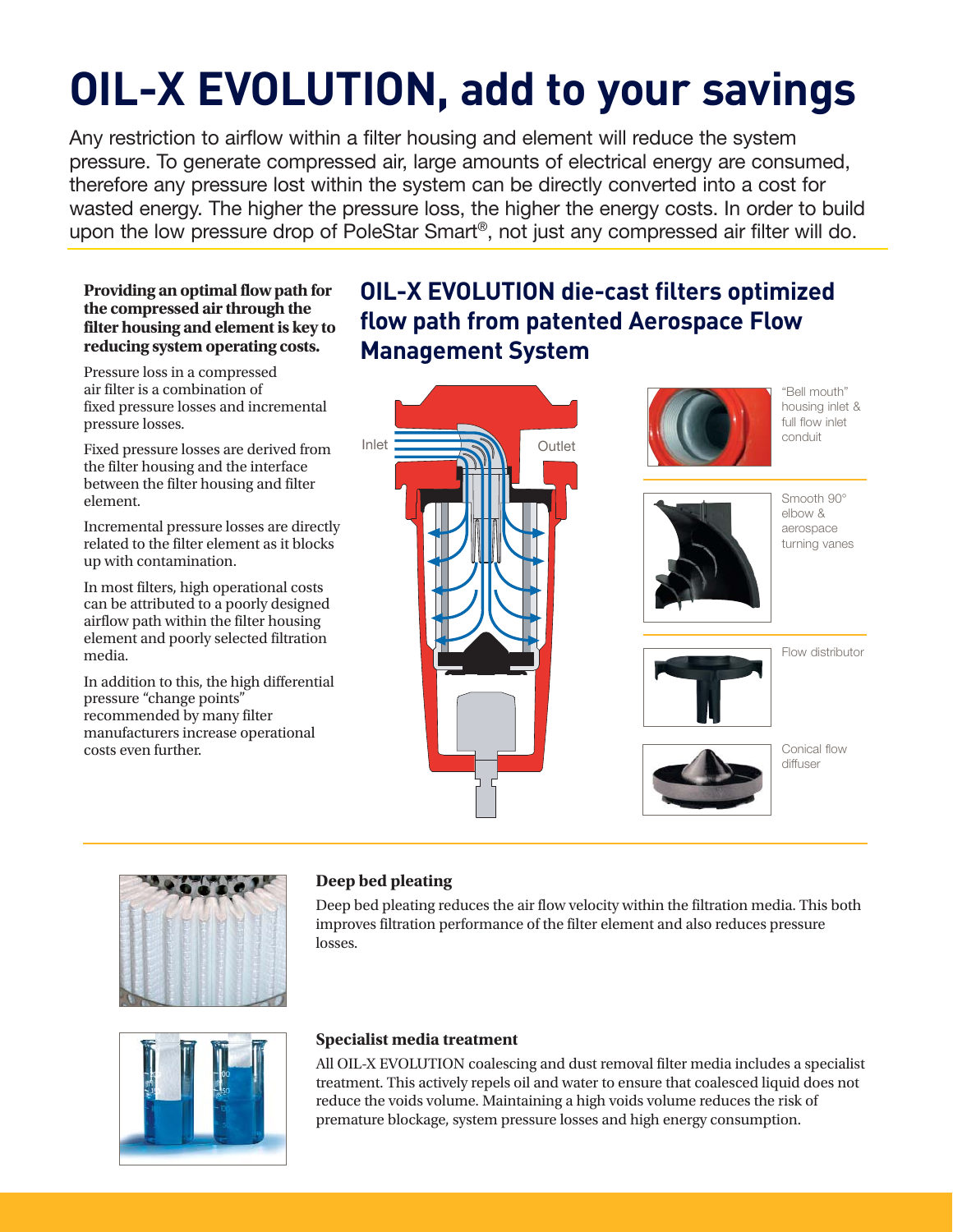## **Technical specifications**

DRD265 - DRD6000 capacities are based upon:

| Ambient temperature:                                                                                              | 100°F (38°C)        |
|-------------------------------------------------------------------------------------------------------------------|---------------------|
| Inlet temperature:                                                                                                | 100°F (38°C)        |
| Inlet pressure:                                                                                                   | 100 psi g (7 bar g) |
| . Education and all control different all control of Bellev development and control of the control of the control |                     |

For flow rates at other conditions, please contact Parker domnick hunter for correct sizing.



| Air<br>Model   |              | <b>Nominal</b> | Dimension ins (mm) |           | Weight    |           | <b>Primary Voltages</b> | Recommended                   |                   |
|----------------|--------------|----------------|--------------------|-----------|-----------|-----------|-------------------------|-------------------------------|-------------------|
|                | Connections  | Capacity       | $\overline{A}$     | C<br>B    |           | Ibs<br>kg |                         |                               | <b>Filtration</b> |
| <b>DRD265</b>  | $2"$ NPT - F | 265            | 28 (711)           | 42 (1067) | 41 (1041) | 320       | 145                     | 230V/3Ph/60Hz & 460V/3Ph/60Hz | $-035$ GNFI       |
| <b>DRD325</b>  | $2"$ NPT - F | 325            | 28 (711)           | 42 (1067) | 41 (1041) | 320       | 145                     | 230V/3Ph/60Hz & 460V/3Ph/60Hz | $-035$ GNFI       |
| <b>DRD400</b>  | $2"$ NPT - F | 400            | 28 (711)           | 42 (1067) | 41 (1041) | 320       | 145                     | 230V/3Ph/60Hz & 460V/3Ph/60Hz | -040HNFI          |
| <b>DRD500</b>  | $2"$ NPT - F | 500            | 28(711)            | 42 (1067) | 41 (1041) | 342       | 155                     | 230V/3Ph/60Hz & 460V/3Ph/60Hz | $-045$ HNFI       |
| <b>DRD700</b>  | $3"$ NPT - M | 700            | 32 (813)           | 52 (1321) | 46 (1168) | 529       | 240                     | 230V/3Ph/60Hz & 460V/3Ph/60Hz | $-050$ JNFI       |
| <b>DRD800</b>  | $3"$ NPT - M | 800            | 32 (813)           | 52 (1321) | 46 (1168) | 529       | 240                     | 230V/3Ph/60Hz & 460V/3Ph/60Hz | $-050$ JNFI       |
| DRD1000        | $3"$ NPT - M | 1000           | 32 (813)           | 52 (1321) | 46 (1168) | 551       | 250                     | 460V/3Ph/60Hz                 | $-055$ JNFI       |
| <b>DRD1200</b> | $3"$ NPT - M | 1200           | 40 (1016)          | 67 (1702) | 43 (1092) | 816       | 370                     | 460V/3Ph/60Hz                 | $-055$ JNFI       |
| <b>DRD1600</b> | $4"$ Flg     | 1600           | 40 (1016)          | 68 (1727) | 71 (1803) | 1279      | 580                     | 460V/3Ph/60Hz                 | $-2250$ ODFI      |
| <b>DRD2000</b> | $6"$ Flg     | 2000           | 40 (1016)          | 68 (1727) | 71 (1803) | 1477      | 670                     | 460V/3Ph/60Hz                 | $-2250$ ODFI      |
| <b>DRD2400</b> | $6"$ Flg     | 2400           | 40 (1016)          | 68 (1727) | 71 (1803) | 1521      | 690                     | 460V/3Ph/60Hz                 | -2300ODFI         |
| <b>DRD3000</b> | $6"$ Flg     | 3000           | 40 (1016)          | 81 (2057) | 71 (1803) | 1609      | 730                     | 460V/3Ph/60Hz                 | $-2350$ PDFI      |
| <b>DRD3800</b> | $6"$ Flg     | 3800           | 40 (1016)          | 81 (2057) | 71 (1803) | 1830      | 818                     | 460V/3Ph/60Hz                 | $-2350$ PDFI      |
| <b>DRD5000</b> | $8"$ Flg     | 5000           | 40 (1016)          | 87 (2210) | 89 (2261) | 2425      | 1100                    | 460V/3Ph/60Hz                 | $-2400QDFI$       |
| <b>DRD6000</b> | 8" Flg       | 6000           | 40 (1016)          | 87 (2210) | 89 (2261) | 2624      | 1190                    | 460V/3Ph/60Hz                 | $-2400QDFI$       |

575V/3Ph/60Hz available upon request, please contact factory.

## Technical data

| Maximum ambient temperature: | 122°F (50°C)                      |
|------------------------------|-----------------------------------|
| Maximum inlet temperature:   | $140^{\circ}$ F (60 $^{\circ}$ C) |
| Minimum ambient temperature: | 41°F (5°C)                        |
| Maximum Pressure:            | 203 psi g (14 bar g)              |
| Refrigerant:                 | <b>R407C</b>                      |



## Flow correction factors

To obtain dryer capacity at new conditions, multiply nominal capacity x C1 x C2 x C3

#### Ambient Temperature (C1)

| $^{\circ}$        | 90.             | $100 -$                  | $110$ 120 |    | 122 |
|-------------------|-----------------|--------------------------|-----------|----|-----|
| ം .               | 32 <sup>7</sup> | $-38$                    | 43        | 49 | 50  |
| Correction Factor |                 | 1.05 1.00 0.94 0.79 0.71 |           |    |     |

#### Inlet Temperature (C2)

| $^{\circ}$        | 90. |                               | 100 110 120 130 140 |  |
|-------------------|-----|-------------------------------|---------------------|--|
| ം.                |     | 32 38 43 49 54 60             |                     |  |
| Correction Factor |     | 1.22 1.00 0.82 0.68 0.56 0.46 |                     |  |

## Inlet Pressure (C3)

| Pressure psi q           |  | 50 80 100 125 150 174 203          |  |  |
|--------------------------|--|------------------------------------|--|--|
| Pressure bar q           |  | 3 6 7 9 10 12 14                   |  |  |
| <b>Correction Factor</b> |  | 0.77 0.93 1.00 1.07 1.12 1.15 1.18 |  |  |